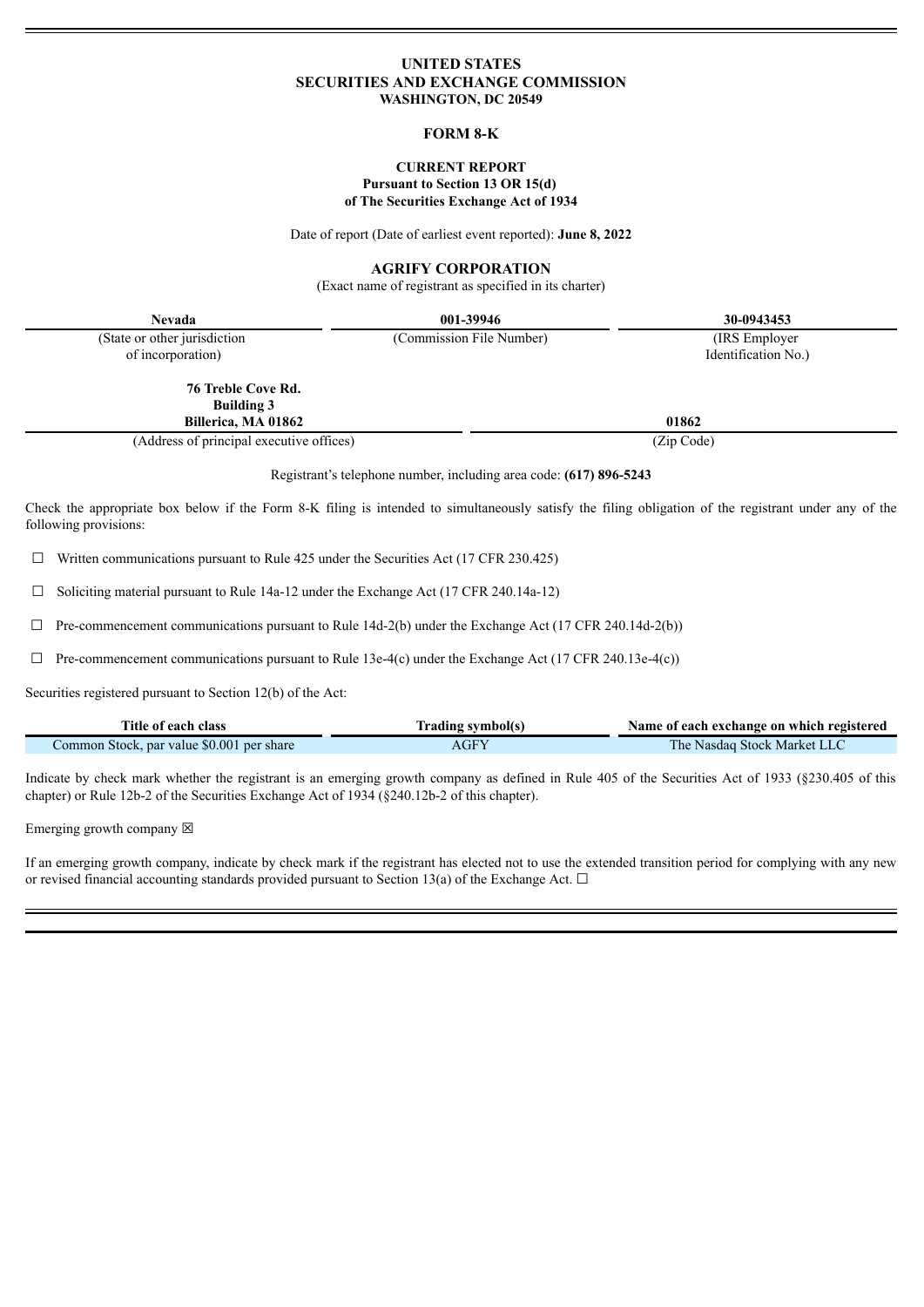# **Item 5.07 Submission of Matters to a Vote of Security Holders**

On June 8, 2022, Agrify Corporation (the "Company") held its 2022 Annual Meeting of Stockholders (the "Annual Meeting") virtually, commencing at 10:00 a.m. Eastern Daylight Time. Of the Company's 26,549,434 shares of common stock issued and outstanding and eligible to vote as of the record date of April 11, 2022, a quorum of 16,853,434 shares, or approximately 63.47% of the eligible shares, were represented at the virtual Annual Meeting either in person or by proxy.

A description of each matter voted upon at the Annual Meeting is described in detail in the Company's definitive proxy statement filed with the Securities and Exchange Commission on April 29, 2022 (the "Proxy Statement"). The matters voted upon at the Annual Meeting and the final results of such voting are set forth below:

# *Proposal 1 - Election of Directors*

Each of the director nominees listed below were elected as directors for a one-year term, such term to continue until the annual meeting of stockholders in 2023 and until such directors' successors are duly elected and qualified. Due to the plurality election, votes could only be cast in favor of or withheld from the nominee and thus votes against were not applicable. The results of the election were as follows:

| Name                   | Votes For | <b>Votes Withheld</b> | <b>Broker Non-Votes</b> |
|------------------------|-----------|-----------------------|-------------------------|
| Raymond Chang          | 7,984,559 | 1,932,338             | 6,936,537               |
| Guichao Hua            | 7,979,497 | 1,937,400             | 6,936,537               |
| <b>Timothy Mahoney</b> | 8,040,292 | 1,876,605             | 6,936,537               |
| Thomas Massie          | 7,504,595 | 2,412,302             | 6,936,537               |
| Leonard J. Sokolow     | 9,277,972 | 638,925               | 6,936,537               |
| Krishnan Varier        | 9,298,304 | 618,593               | 6,936,537               |
| <b>Stuart Wilcox</b>   | 7,472,592 | 2,444,305             | 6,936,537               |

#### *Proposal 2 – Approval of 2022 Omnibus Incentive Plan*

The adoption of the Company's 2022 Omnibus Incentive Plan was approved. The results of the vote were as follows:

| <b>Votes For</b> | Votes<br>Against | votes<br>Abstained | <b>Broker Non-Votes</b>      |
|------------------|------------------|--------------------|------------------------------|
| ',984,808        | .902.406         | 29,683             | $F \cap T$<br>$\leq$ 936.55. |
|                  |                  |                    |                              |

# 1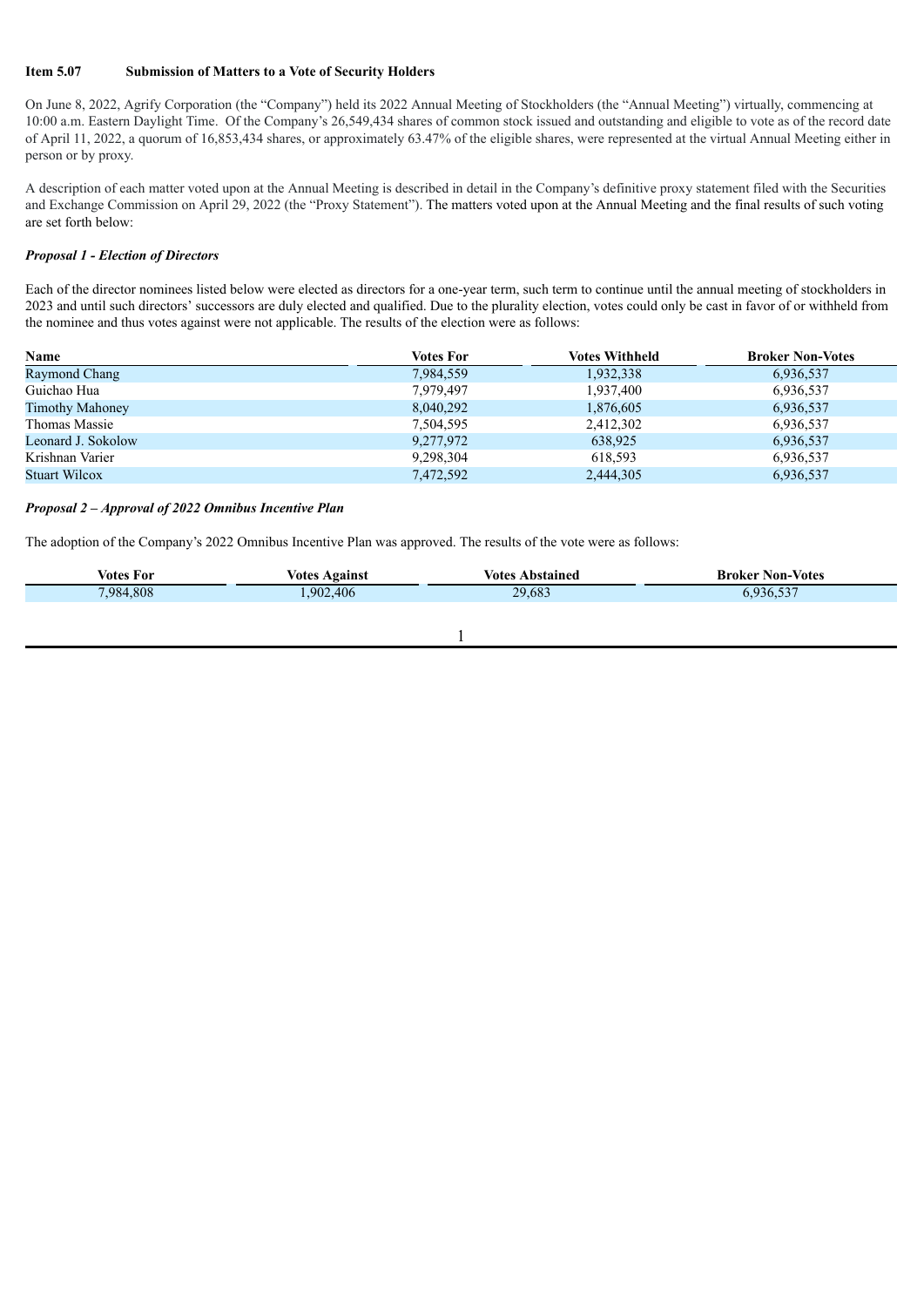# *Proposal 3 – Approval of 2022 Employee Stock Purchase Plan*

The adoption of the Company's 2022 Employee Stock Purchase Plan was approved. The results of the vote were as follows:

| Votes For | Against<br>Votes | votes<br>Abstained | <b>Broker Non-Votes</b> |
|-----------|------------------|--------------------|-------------------------|
| 9.444.101 | 463,008          | 9,788              | 0.936527<br>נגטעי       |

### *Proposal 4 – Amendment to Articles of Incorporation*

The amendment to the Company's Articles of Incorporation to increase the number of authorized shares of common stock from 50,000,000 to 100,000,000, and to correspondingly increase the total authorized shares of stock from 53,000,000 to 103,000,000, was approved. The results of the vote were as follows:

|            | Against      | Votes     |
|------------|--------------|-----------|
| Votes For  | <b>Votes</b> | Abstained |
| 16.047.078 | 719.400      | 86,956    |

# *Proposal 5 – Ratification of Appointment of Marcum LLP*

The appointment of Marcum LLP as the Company's independent registered public accounting firm for the fiscal year ending December 31, 2022 was ratified. The results of the vote were as follows:

| <b>Votes For</b> | <b>Votes Against</b> | <b>Votes Abstained</b> |
|------------------|----------------------|------------------------|
| 16,781,887       | 47,043               | 24,504                 |
|                  |                      |                        |

2